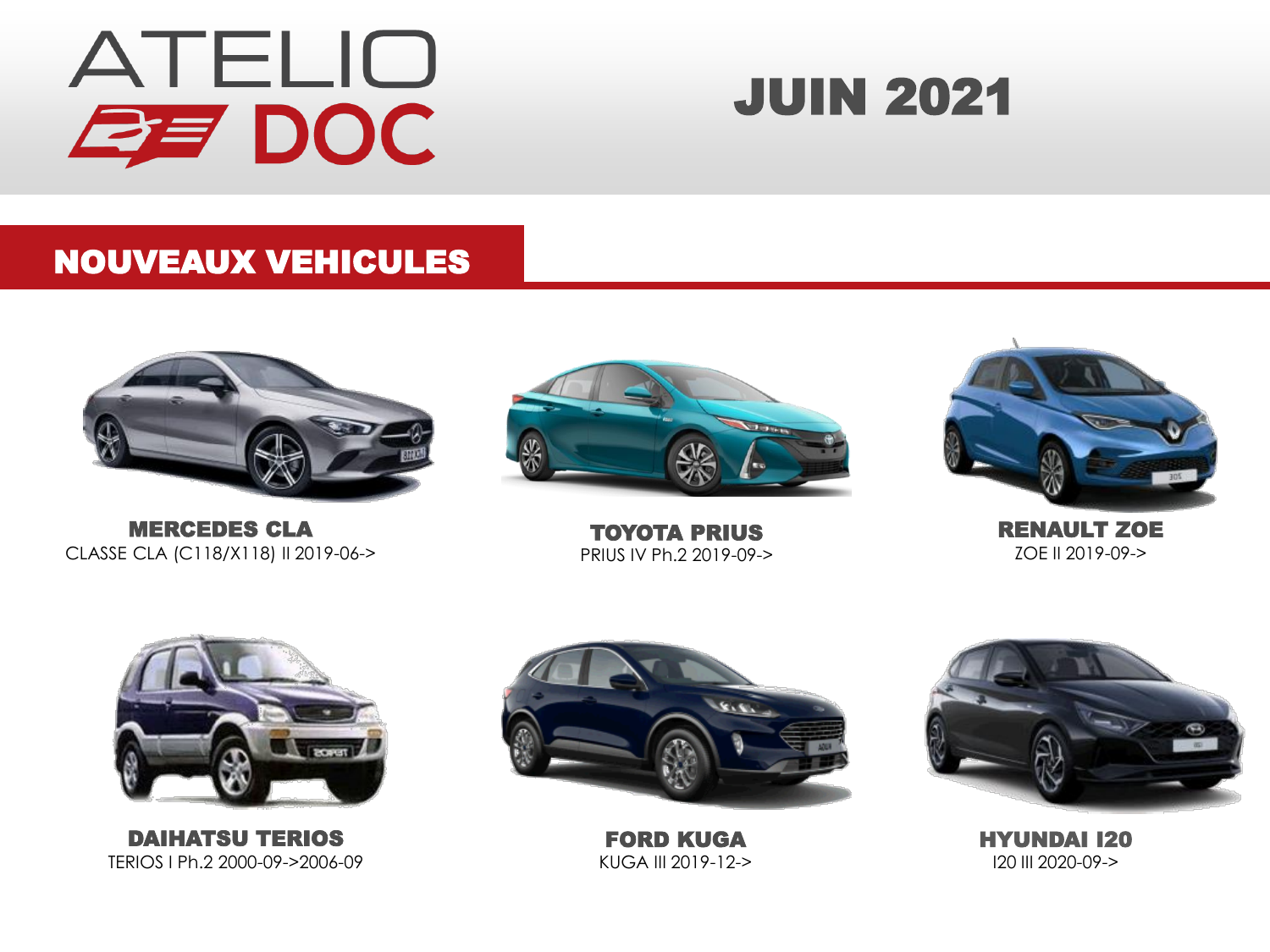

### JUIN 2021

#### VEHICULES MIS A JOUR



FIAT/PEUGEOT/CITROEN SCUDO II/EXPERT II/JUMPY II 2007-01->



SEAT LEON LEON IV 2020-03->



SSANGYONG KORANDO KORANDO III 2019-09->



PEUGEOT 2008 2008 II 2019-11->



LAND ROVER DEFENDER DEFENDER V 2020-01->



SSANGYONG TIVOLI TIVOLI Ph.2 2019-12->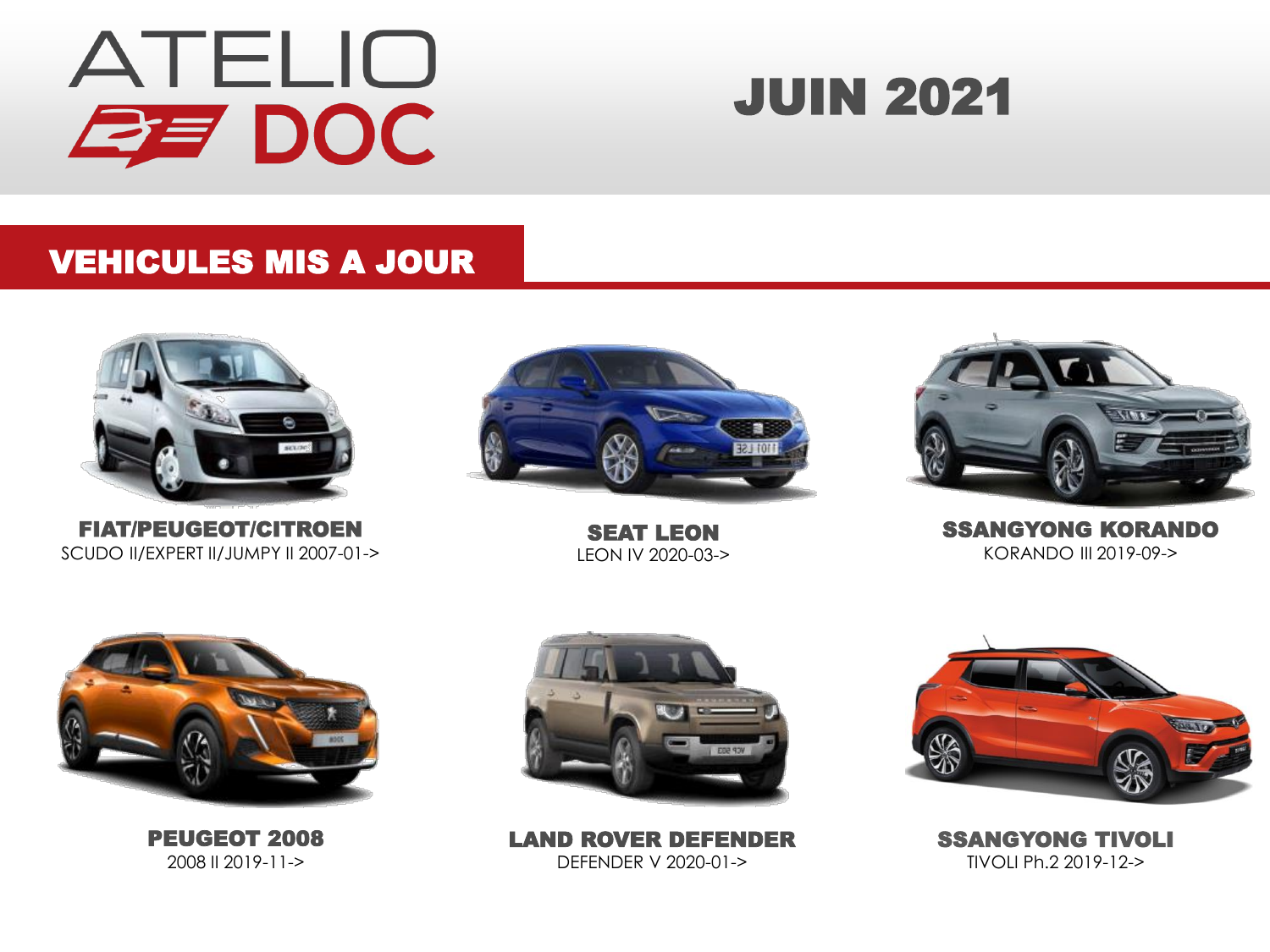| <b>MARQUE</b> | <b>MODELE</b>                       | <b>MARQUE</b> | <b>MODELE</b>                                     |
|---------------|-------------------------------------|---------------|---------------------------------------------------|
| <b>AUDI</b>   | A1 (8X) I Ph.2 2014-12->2019-06     | <b>BMW</b>    | SERIE 2 (F22/F87/F23) Ph.1 2013-09->              |
| <b>AUDI</b>   | A3 (8P) II Ph.2 2008-02->2014-12    | <b>BMW</b>    | SERIE 2 GRAN COUPE (F44) 2019-10->                |
| <b>AUDI</b>   | A3 (8V) III Ph.2 2016-08->          | <b>BMW</b>    | SERIE 3 (E46) IV Ph.2 2001-09->2006-12            |
| <b>AUDI</b>   | A4 (8W) IV Ph.1 2015-10->2020-03    | <b>BMW</b>    | SERIE 3 (E90/E91/E92/E93) V Ph.2 2008-09->2014-04 |
| <b>AUDI</b>   | A5 (F5) II Ph.1 2016-08->2020-03    | <b>BMW</b>    | SERIE 3 (F30/F80/F31) VI Ph.1 2011-11->2015-09    |
| <b>AUDI</b>   | A6 (4G) IV Ph.1 2011-01->2015-02    | <b>BMW</b>    | SERIE 3 (F30/F80/F31) VI Ph.2 2015-05->           |
| <b>AUDI</b>   | Q3 (8U) I Ph.2 2015-02->2019-06     | <b>BMW</b>    | SERIE 3 GT (F34) VI Ph.1 2013-03->2016-12         |
| <b>AUDI</b>   | Q5 (8R) I Ph.1 2008-10->2012-07     | <b>BMW</b>    | SERIE 3 GT (F34) VI Ph.2 2016-08->                |
| <b>AUDI</b>   | Q5 (8R) I Ph.2 2012-07->2017-03     | <b>BMW</b>    | SERIE 4 (F32/F82/F33/F83/F36) I Ph.1 2013-07->    |
| <b>AUDI</b>   | TT (8J) II Ph.1 2006-09->2010-04    | <b>BMW</b>    | SERIE 5 (E39) IV Ph.2 2000-07->2004-03            |
| <b>AUDI</b>   | TT (8J) II Ph.2 2010-04->2014-03    | <b>BMW</b>    | SERIE 5 (E60/E61) V Ph.1 2003-07->2007-03         |
| <b>AUDI</b>   | TT (8N) I 1998-10->2006-09          | <b>BMW</b>    | SERIE 5 (E60/E61) V Ph.2 2007-03->2010-05         |
| <b>AUDI</b>   | TT (FV) III Ph.1 2014-09->          | <b>BMW</b>    | SERIE 5 (F10/F11) VI Ph.1 2010-01->2013-08        |
| <b>BMW</b>    | SERIE 1 (F20/F21) II Ph.2 2015-03-> | <b>BMW</b>    | SERIE 5 (F10/F11) VI Ph.2 2013-05->2017-06        |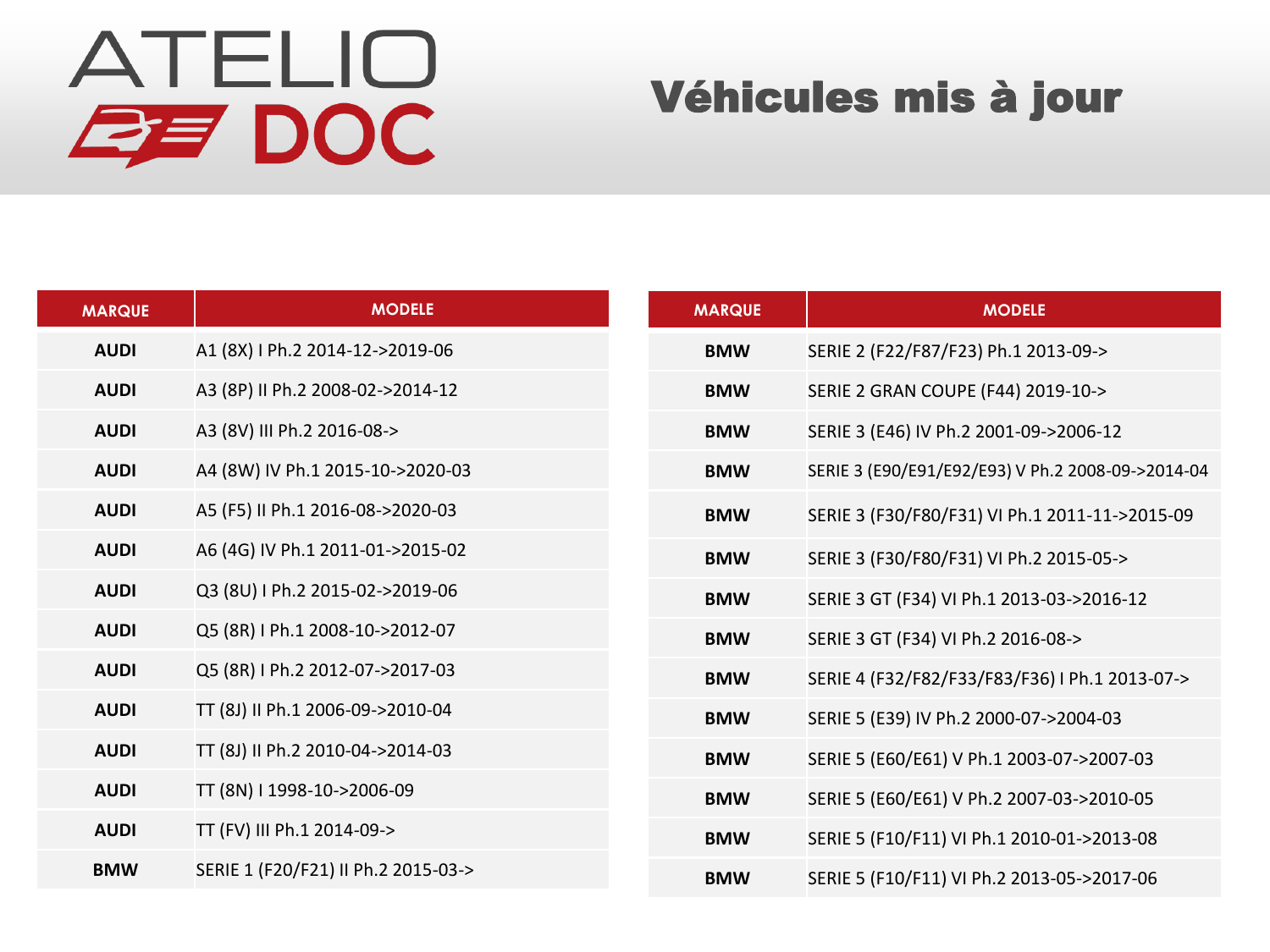| <b>MARQUE</b>  | <b>MODELE</b>                          | <b>MARQUE</b>    | <b>MODELE</b>                        |
|----------------|----------------------------------------|------------------|--------------------------------------|
| <b>BMW</b>     | X1 (F48) II Ph.1 2015-09->2020-03      | <b>FORD (EU)</b> | TOURNEO CONNECT II Ph.2 2018-10->    |
| <b>BMW</b>     | X3 (E83) I Ph.1 2004-01->2006-08       | <b>FORD (EU)</b> | TRANSIT CUSTOM Ph.1 2012-10->2018-03 |
| <b>BMW</b>     | X5 (E53) I 2000-04->2006-12            | <b>HONDA</b>     | CIVIC V Ph.1 1995-01->1998-04 \$     |
| <b>CITROEN</b> | BERLINGO (B9) II Ph.1 2008-05->2012-01 | <b>HONDA</b>     | CIVIC VI Ph.1 2001-03->2003-12       |
| <b>CITROEN</b> | BERLINGO (B9) II Ph.3 2015-04->        | <b>HONDA</b>     | CIVIC VI Ph.2 2004-01->2005-12       |
| <b>CITROEN</b> | C3 (B618) III Ph.1 2016-10->           | <b>HONDA</b>     | CIVIC VII Ph.1 2006-01->2008-09      |
| <b>CITROEN</b> | C4 (B71) II Ph.2 2014-11->             | <b>HONDA</b>     | CIVIC VII Ph.2 2008-09->2011-11      |
| <b>CITROEN</b> | JUMPY II 2007-01->                     | <b>HONDA</b>     | JAZZ II 2008-09->2015-12             |
| <b>CITROEN</b> | JUMPY III 2016-03->                    | <b>HONDA</b>     | JAZZ III Ph.1 2015-06->              |
| <b>DS</b>      | DS3 (A55/A56) I Ph.2 2014-06->2020-06  | <b>HYUNDAI</b>   | 110   Ph.1 2008-03->2010-12          |
| <b>DS</b>      | DS3 (A55/A56) I Ph.3 2016-04->2020-06  | <b>HYUNDAI</b>   | I20 I Ph.1 2009-04->2012-06          |
| <b>FIAT</b>    | PUNTO II Ph.2 2003-05->2009-10         | <b>HYUNDAI</b>   | TUCSON II Ph.1 2015-09->             |
| <b>FIAT</b>    | SCUDO II 2007-04->                     | <b>KIA</b>       | CEE D I Ph.1 2007-01->2011-03        |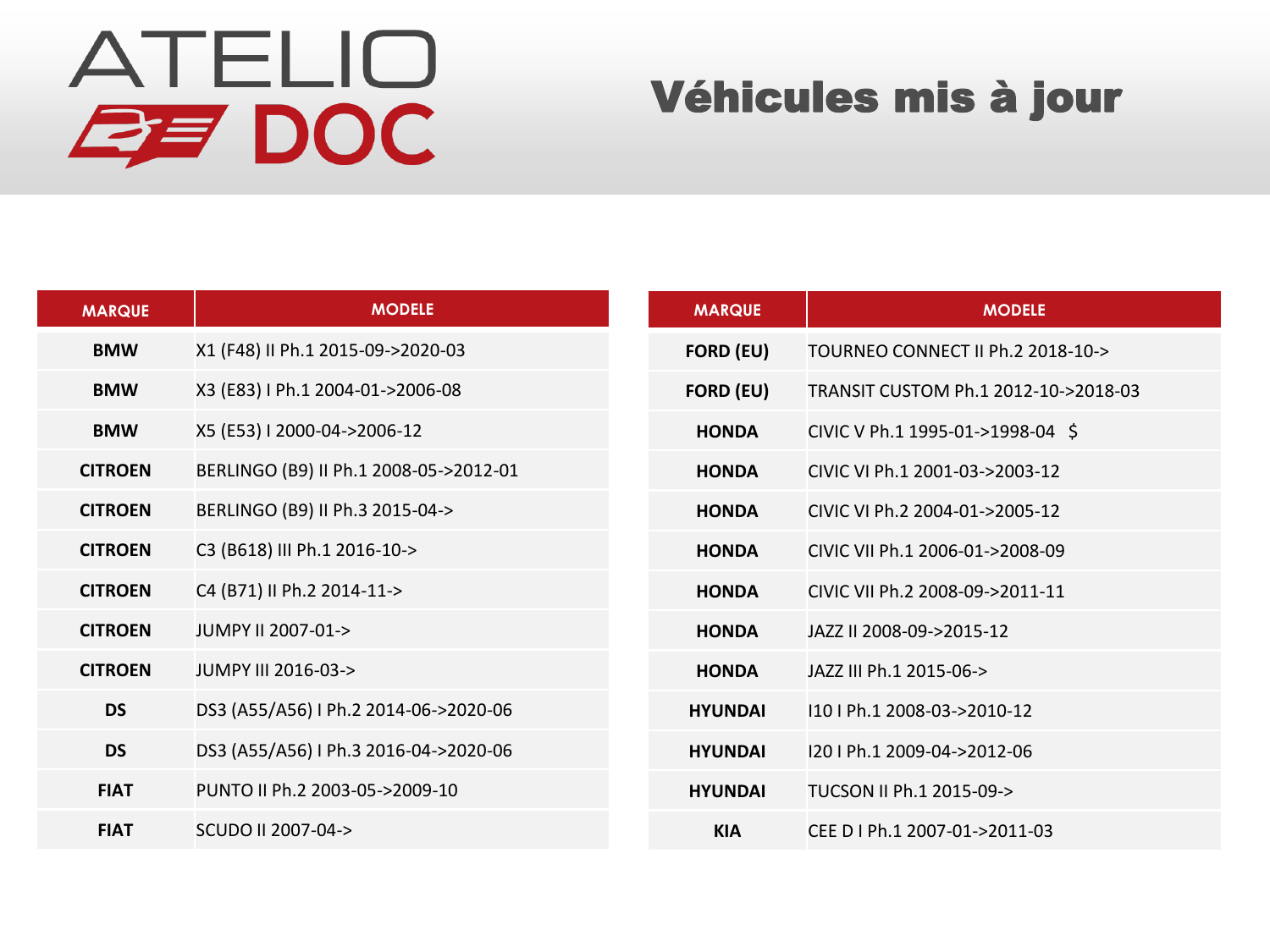| <b>MARQUE</b>     | <b>MODELE</b>                                           | <b>MARQUE</b>     | <b>MODELE</b>                                    |
|-------------------|---------------------------------------------------------|-------------------|--------------------------------------------------|
| <b>KIA</b>        | CEE D II Ph.2 2015-06->                                 | <b>MERCEDES</b>   | CLASSE GLK (X204) I Ph.2 2012-06->2015-12        |
| <b>KIA</b>        | RIO II Ph.2 2009-11->2011-03                            | <b>MINI</b>       | MINI (F55/F56/F54/F57/F60) III Ph.1 2015-10-> \$ |
| <b>LAND ROVER</b> | DEFENDER V 2020-01->                                    | <b>MITSUBISHI</b> | OUTLANDER III Ph.1 2012-09->2016-03              |
| <b>LEXUS</b>      | ES II 2018-12->                                         | <b>MITSUBISHI</b> | <b>OUTLANDER III Ph.2 2015-09-&gt;</b>           |
| <b>MAZDA</b>      | 6   Ph.1 2002-04->2005-06                               | <b>NISSAN</b>     | JUKE II 2019-12->                                |
| <b>MAZDA</b>      | 6   Ph.2 2005-06->2008-10                               | <b>OPEL</b>       | ADAM 2012-09->                                   |
| <b>MERCEDES</b>   | CLASSE A (W176) III Ph.2 2015-06->2018-12               | <b>OPEL</b>       | COMBO - CORSA - (C) II Ph.1 2002-01->2004-07     |
| <b>MERCEDES</b>   | CLASSE B (W242/W246) II Ph.1 2011-09->2014-12           | <b>OPEL</b>       | COMBO - CORSA - (C) II Ph.2 2004-07->2011-12     |
| <b>MERCEDES</b>   | CLASSE B (W242/W246) II Ph.2 2014-09->2019-09           | <b>OPEL</b>       | VIVARO (A) I Ph.1 2002-10->2006-08               |
| <b>MERCEDES</b>   | CLASSE C (W205/S205/C205/A205) IV Ph.1 2014-02->2018-12 | <b>PEUGEOT</b>    | 2008   Ph.2 2016-06->                            |
| <b>MERCEDES</b>   | CLASSE E (W212/C207/S212/A207) IV Ph.1 2009-03->2013-03 | <b>PEUGEOT</b>    | 2008 II 2019-11->                                |
| <b>MERCEDES</b>   | CLASSE E (W212/C207/S212/A207) IV Ph.2 2012-12->        | <b>PEUGEOT</b>    | 3008   Ph.2 2013-11->2016-12                     |
| <b>MERCEDES</b>   | CLASSE E (W213/S213/C238/A238) V 2016-02->              | <b>PEUGEOT</b>    | 301 Ph.2 2016-10->                               |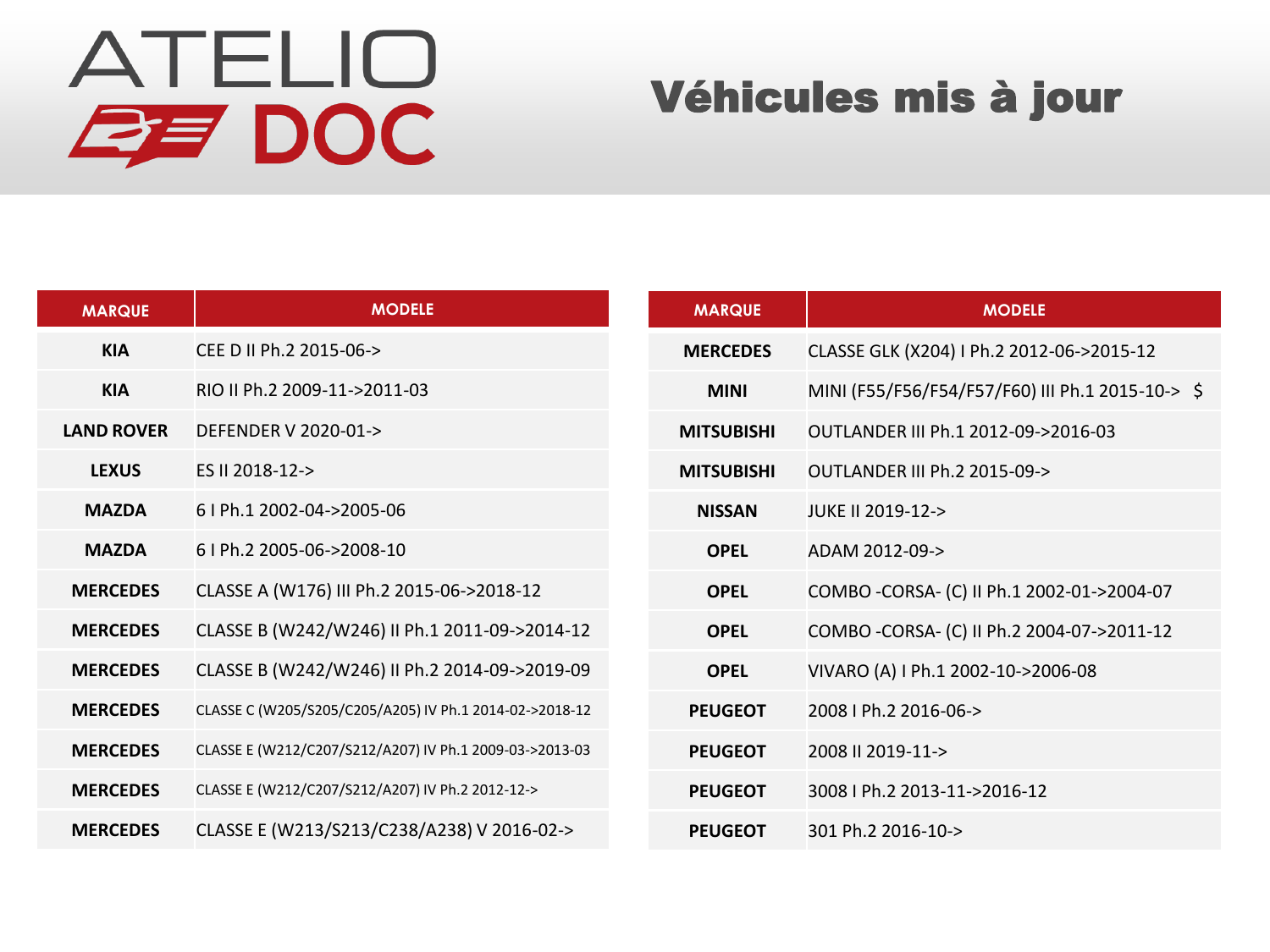| <b>MARQUE</b>  | <b>MODELE</b>                         | <b>MARQUE</b> | <b>MODELE</b>                          |
|----------------|---------------------------------------|---------------|----------------------------------------|
| <b>PEUGEOT</b> | 508   Ph.2 2014-06->2018-12           | <b>SKODA</b>  | FABIA (54) II Ph.1 2007-05->2010-03    |
| <b>PEUGEOT</b> | BOXER III Ph.2 2014-06->              | <b>SKODA</b>  | FABIA (54) II Ph.2 2010-03->2014-12    |
| <b>PEUGEOT</b> | EXPERT II 2007-01->                   | <b>SKODA</b>  | FABIA (6Y) I Ph.1 2000-04->2004-09     |
| <b>PEUGEOT</b> | PARTNER (B9) II Ph.1 2008-05->2012-03 | <b>SKODA</b>  | FABIA (6Y) I Ph.2 2004-09->2007-05     |
| <b>PEUGEOT</b> | PARTNER (B9) II Ph.3 2015-04->        | <b>SKODA</b>  | FABIA (NJ) III Ph.1 2014-09->2019-06   |
| <b>RENAULT</b> | KADJAR Ph.1 2015-06->2019-06          | <b>SKODA</b>  | OCTAVIA (1U) I Ph.2 2000-10->2010-06   |
| <b>RENAULT</b> | MASTER III Ph.2 2014-06->2020-04      | <b>SKODA</b>  | OCTAVIA (1Z) II Ph.1 2004-06->2008-10  |
| <b>RENAULT</b> | <b>SCENIC IV 2016-06-&gt;</b>         | <b>SKODA</b>  | ROOMSTER (5J) 2007-01->2010-09 \$      |
| <b>RENAULT</b> | TWINGO III Ph.2 2019-06->             | <b>SKODA</b>  | ROOMSTER (5J) Ph.1 2006-09->2010-09 \$ |
| <b>SEAT</b>    | IBIZA (6J/6P) IV Ph.3 2015-09->       | <b>SKODA</b>  | ROOMSTER (5J) Ph.2 2010-10-> \$        |
| <b>SEAT</b>    | IBIZA (6L) III Ph.2 2006-03->2009-12  | <b>SKODA</b>  | SUPERB (3T) II Ph.1 2008-06->2013-05   |
| <b>SEAT</b>    | LEON (1P) II Ph.2 2009-05->2012-09    | <b>SKODA</b>  | SUPERB (3T) II Ph.2 2013-05->2016-03   |
| <b>SEAT</b>    | LEON IV 2020-03->                     | <b>SKODA</b>  | YETI (5L/67) Ph.1 2009-10->2014-03     |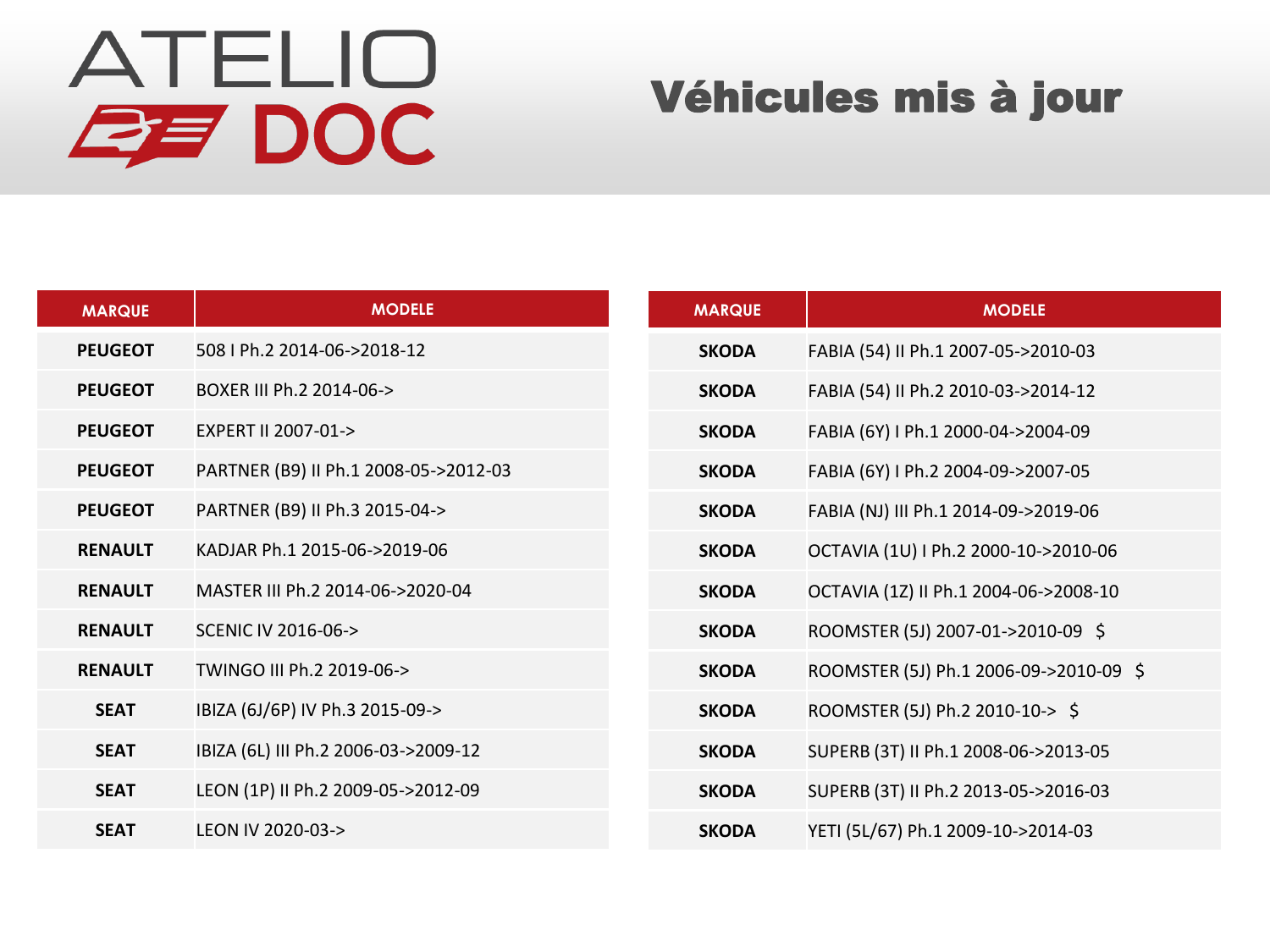| <b>MARQUE</b>    | <b>MODELE</b>                               | <b>MARQUE</b>     | <b>MODELE</b>                                |
|------------------|---------------------------------------------|-------------------|----------------------------------------------|
| <b>SMART</b>     | CITY COUPE/FORTWO (453) III 2014-06->       | <b>VAUXHALL</b>   | COMBO - CORSA - (C) II Ph.1 2002-01->2004-07 |
| <b>SSANGYONG</b> | KORANDO III 2019-09->                       | <b>VAUXHALL</b>   | COMBO - CORSA - (C) II Ph.2 2004-07->2011-12 |
| <b>SSANGYONG</b> | TIVOLI Ph.2 2019-12->                       | <b>VAUXHALL</b>   | CORSA (C) II Ph.2 2003-08->2006-09           |
|                  | <b>SUZUKI-SANTANA SWIFT IV 2010-09-&gt;</b> | <b>VAUXHALL</b>   | CORSA (D) III Ph.1 2006-09->2010-12          |
| <b>TOYOTA</b>    | AURIS I Ph.1 2007-03->2010-03               | <b>VAUXHALL</b>   | CORSA (D) III Ph.2 2011-01->2015-03          |
| <b>TOYOTA</b>    | AURIS LPh.2 2010-03->2012-12                | <b>VAUXHALL</b>   | CORSA (E) IV 2014-11->                       |
| <b>TOYOTA</b>    | AURIS II Ph.2 2015-06->                     | <b>VAUXHALL</b>   | MERIVA (A) I Ph.1 2002-11->2005-12           |
| <b>TOYOTA</b>    | RAV4 II Ph.2 2003-10->2005-12               | <b>VAUXHALL</b>   | MERIVA (A) I Ph.2 2006-01->2010-09           |
| <b>TOYOTA</b>    | RAV4 IV Ph.2 2015-10->2019-12               | <b>VAUXHALL</b>   | MERIVA (B) II Ph.1 2010-09->2014-03          |
| <b>TOYOTA</b>    | YARIS II Ph.2 2009-01->2011-05              | <b>VAUXHALL</b>   | MERIVA (B) II Ph.2 2013-11->                 |
| <b>TOYOTA</b>    | YARIS III Ph.2 2014-06->2017-12             | <b>VOLKSWAGEN</b> | CADDY III Ph.1 2004-03->2010-07              |
| <b>TOYOTA</b>    | YARIS III Ph.3 2017-04->                    | <b>VOLKSWAGEN</b> | CADDY III Ph.2 2010-07->2016-06              |
| <b>VAUXHALL</b>  | ADAM 2012-09->                              | <b>VOLKSWAGEN</b> | CADDY IV 2015-06->                           |